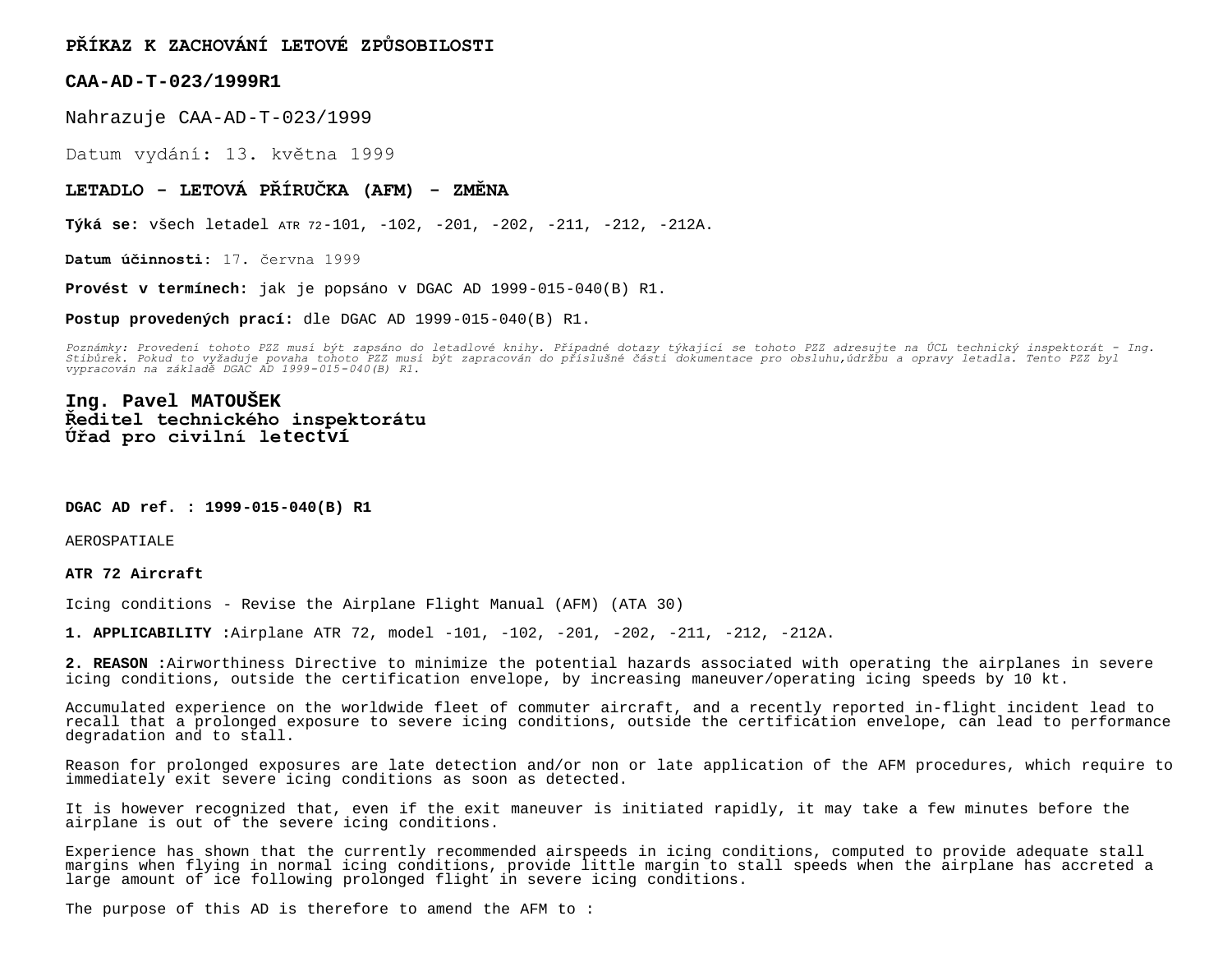- reinforce severe icing detection means by adding a criteria .related to unusual performance degradation.

- increase the speed during the exit maneuver in order to provide improved margin to stall.- Introduce other editorial improvements to highlight the need to exit immediately severe icing conditions as soon as detected.- Incorporate and, when necessary, merge the previous AFM changes mandated by AD 1996-207-031(B) R1 in order to get a single AD dealing with the required operational documentation.

**3. ACTIONS :**Revise the approved Airplane Flight Manual (AFM) by incorporating the following.

This may be accomplished by inserting a copy of this AD in the AFM.

3.1 Into the limitations section : SYSTEMS/FLAPS

FLAPS : holding with any flaps extended is prohibited in icing conditions (except for single engine operations).

3.2. Into the limitations section - ICING CONDITIONS

All icing detection lights must be operative prior to flight at night.

NOTE : This supersedes any relief provided by the Master Minimum Equipment List (MMEL).

The ice detector must be operative.

### - **ICING CONDITIONS (cont´d)**

### **- SEVERE ICING**

#### **WARNING**

Severe icing may result from environmental conditions outside of those for which the airplane is certificated. Flight in freezing rain, freezing drizzle, or mixed icing conditions (supercooled liquid water and ice crystals) may result in ice build-up on protected surfaces exceeding the capability of the ice protection system, or may result in ice forming aft of the protected surfaces.

This ice may not be shed using the ice protection systems, and may seriously degrade the performance and controllability of the airplane.

- During flight, severe icing conditions that exceed those for which the airplane is certificated shall be determined by the following :

Visual cue identified with severe icing is characterized by ice covering all or a substantial part of the unheated portion of either forward side window, possibly associated with water splashing and streaming on the windshield

and/or

Unexpected decrease in speed or rate of climb.

and/or

## THE FOLLOWING SECONDARY INDICATIONS :

- Unusually extensive ice accreted on the airframe in areas not normally observed to collect ice.
- Accumulation of ice on the lower surface of the wing aft of the protected area.
- Accumulation of ice on the propeller spinner farther aft than normally observed.

If one of these phenomena is observed, immediately request priority handling from Air Traffic Control to facilitate a route or an altitude change to exit the icing conditions. Apply procedure specified in the emergency procedures chapter.

- Since the autopilot may mask tactile cues that indicate adverse changes in handling characteristics, use of the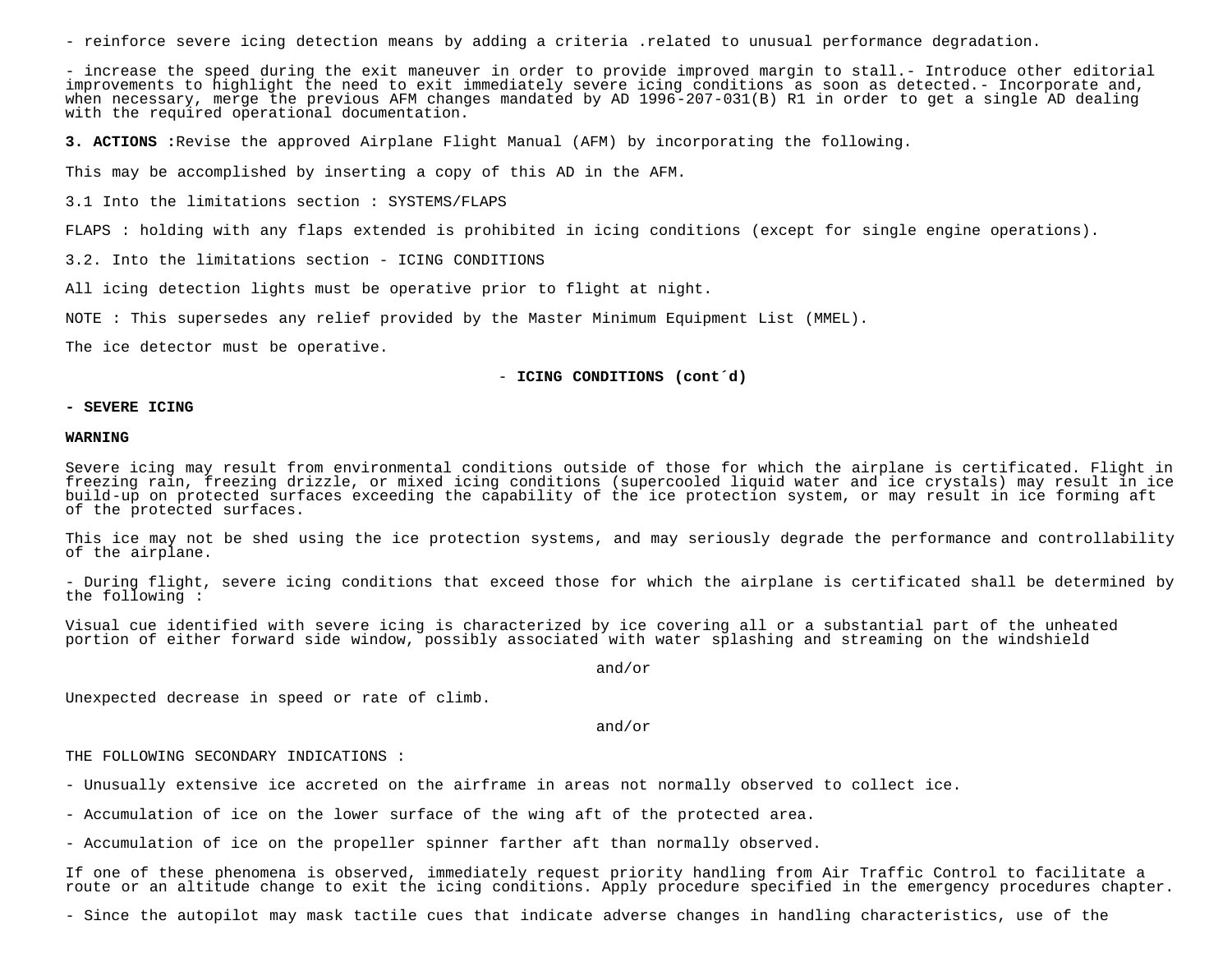autopilot is prohibited when the severe icing defined above exists, or when unusual lateral trim requirements or autopilot trim warnings are encountered while the airplane is in icing conditions.

3.3. Into the Normal procedures section - ICING CONDITIONSAdd the following note which replaces the previous one :Be alert to severe icing detection.

In case of severe icing refer to emergency procedures 4.05.05.

3.4. Into the Emergency procedures section : ICING CONDITIONS**- SEVERE ICING**

**DETECTION**Visual cue identified with severe icing is characterized by ice covering all or a substantial part of the unheated portion of either forward side window, possibly associated with water splashing and streaming on the windshield.

and/or

Unexpected decrease in speed or rate of climb.

and/or

The following secondary indications :

- Unusually extensive ice accreted on the airframe in areas not normally observed to collect ice.

- Accumulation of ice on the lower surface of the wing aft of the protected area.

- Accumulation of ice on the propeller spinner farther aft than normally observed.

THE FOLLOWING WEATHER CONDITIONS MAY BE CONDUCTIVE TO SEVERE IN FLIGHT ICING :

- Visible rain at temperatures close to 0 degrees Celsius ambient air temperature.

- Droplets that splash or splatter on impact at temperatures close to 0 degrees Celsius ambient air temperature.

## **EXIT THE SEVERE ICING ENVIRONMENT :**

This procedure is applicable to all flight phases from initial climb to landing. Monitor the ambient air temperature. While the severe icing may form at temperatures as cold as -18 degrees Celsius, increased vigilance is warranted at temperatures around freezing with visible moisture present.

## **If severe icing, as determined above, is encountered :**

-Immediately increase and bug the minimum maneuver/operating icing speeds by 10 kt. Increase power up to MAX CONT, if needed.

- Request priority handling from Air Traffic Control to facilitate a route or an altitude change to exit the severe icing conditions in order to avoid an extended exposure to flight conditions more severe than those for which the airplane has been certificated.

- Avoid abrupt and excessive maneuvering that may exacerbate control difficulties.

- Do not engage the autopilot.

**If the autopilot is engaged, hold the control wheel firmly and disengage the autopilot.If the flaps are extended, do not retract them until the airframe is clear of ice.**

**If an unusual roll response or uncommanded roll control movement is observed, maintain the roll controls at the desired position and reduce the angle of attack by :**

- Pushing on the wheel as needed,

- Extended flaps to 15,